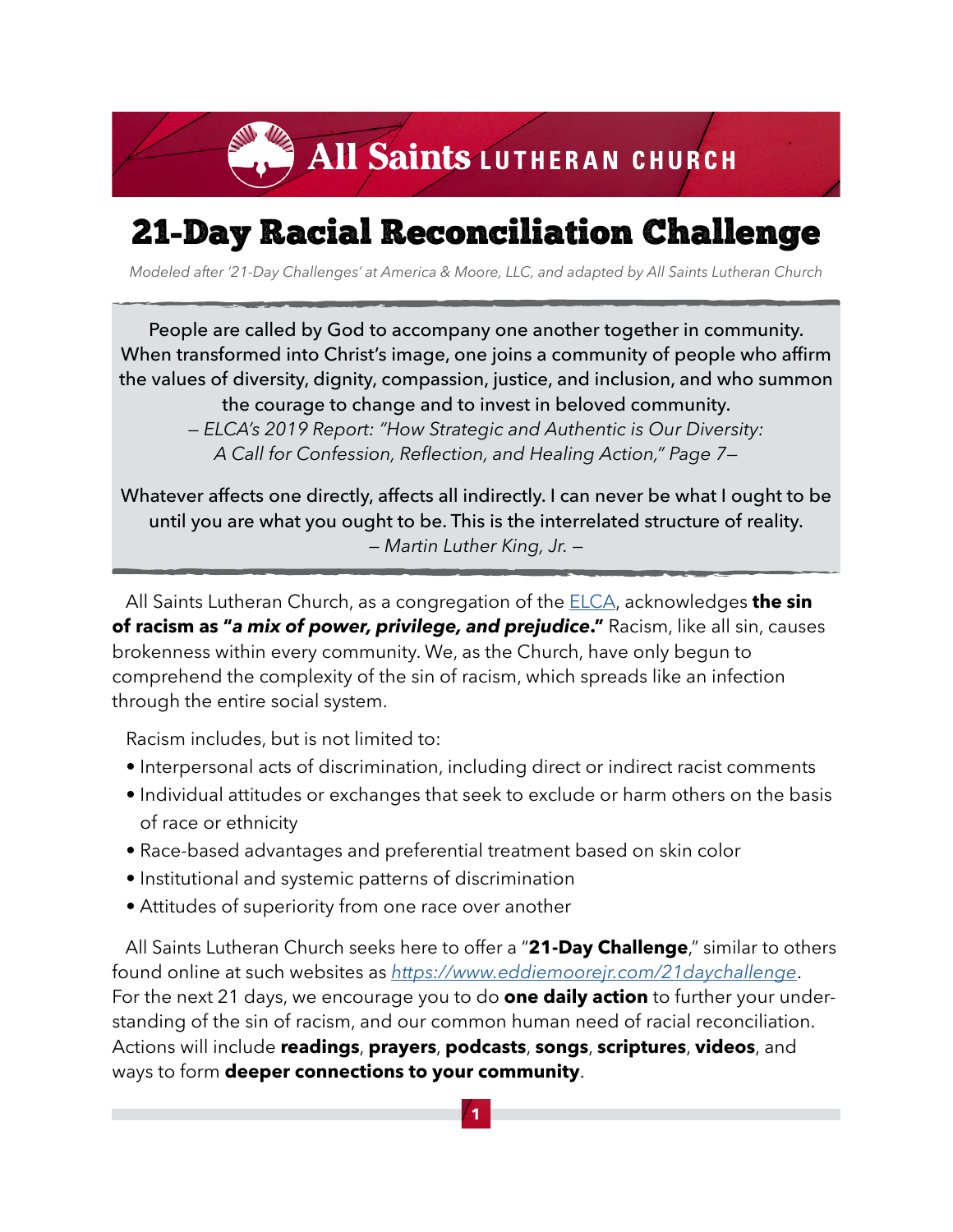For the next 21 days, do one daily action to further your understanding of the sin of racism, and our common human need of racial reconciliation

 The **daily actions** included within this 21-Day Challenge are arranged in a **day-byday format** that is meant to be a *suggested guide* (please don't feel pres-

sured to do more than one action per day). Though the suggested daily actions are arranged in a day-by-day format, please feel free to 'skip around' and select the actions that most intrigue you. Most of the daily actions are **interactive web links**, and thus this document is intended to be used primarily in **digital form** (though it can also be printed in hard-copy form).

 A **tracking chart** will be provided at the conclusion of this document to track your daily actions and also to add a reflective thought on each action. **This tracking chart should be printed, as it is not a digital 'fillable form.'** The purpose of this '21-Day Racial Reconciliation Challenge' is to provide an attainable amount of accountability in furthering our understanding of racism and the need for racial reconciliation. *May the Spirit of God guide us all to a deeper compassion and understanding of the unique beauty of our diversity.*

#### Glossary of Terms

*Definitions provided by: [https://www.racialequitytools.org/images/uploads/RET\\_Glossary913L.pdf](https://www.racialequitytools.org/images/uploads/RET_Glossary913L.pdf)* We will provide here a general glossary of terms that are used in many of the suggested daily action items.

**Ally** – Someone who makes the commitment and effort to recognize their privilege (based on gender, class, race, sexual identity, etc.) and work in solidarity with oppressed groups in the struggle for justice.

**Bigotry** - Intolerant prejudice that glorifies one's own group and denigrates members of other groups.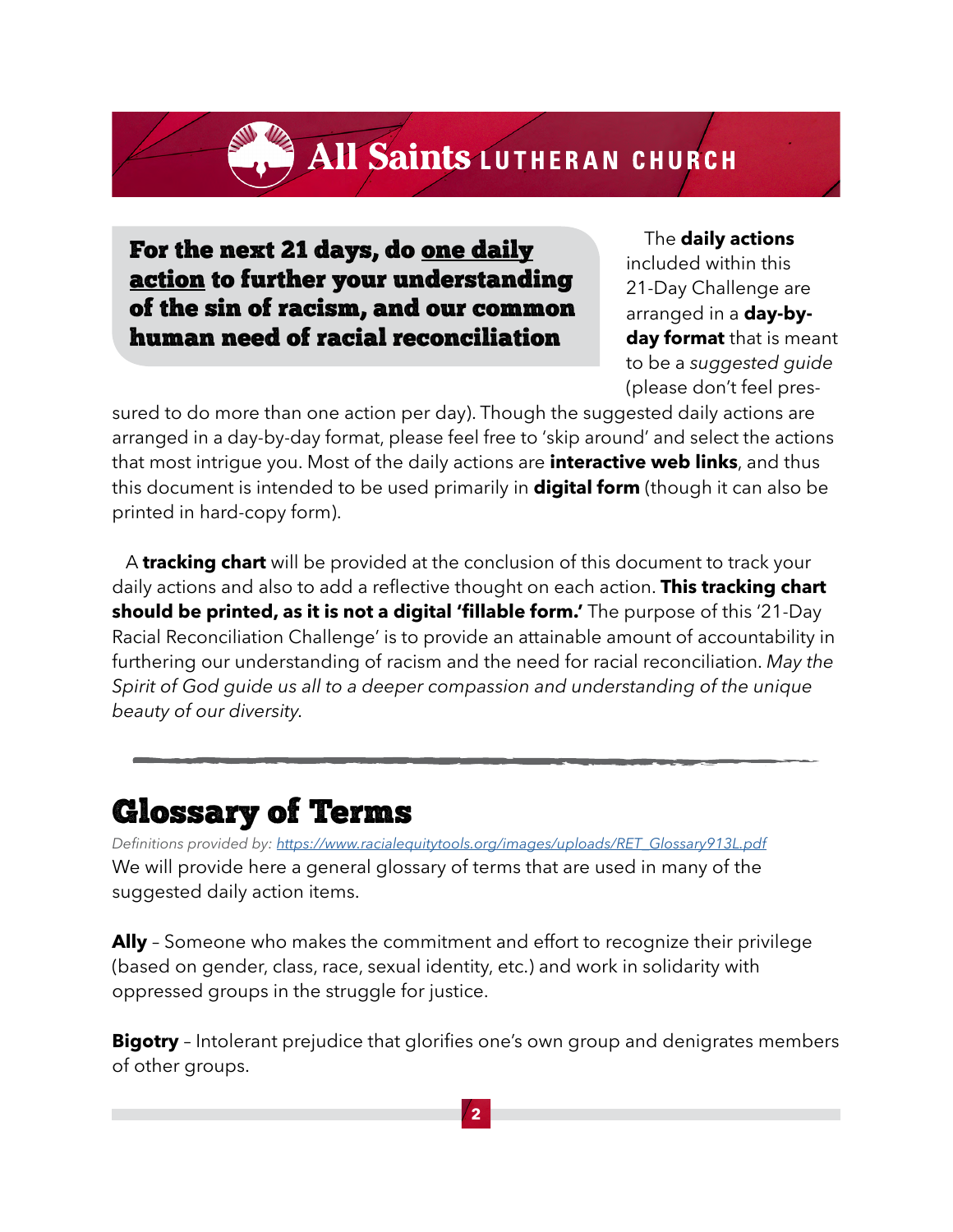**Cultural Appropriation** – Theft of cultural elements for one's own use, commodification, or profit — including symbols, art, language, customs, etc. — often without understanding, acknowledgement, or respect for its value in the original culture. Results from the assumption of a dominant (i.e. white) culture's right to take other cultural elements.

**Cultural Racism** – Refers to representations, messages and stories conveying the idea that behaviors and values associated with white people or "whiteness" are automatically "better" or more "normal" than those associated with other racially defined groups.

**Implicit Bias** – Also known as *unconscious* or *hidden bias*, implicit biases are negative associations that people unknowingly hold. They are expressed automatically, without conscious awareness.

**Indigeneity** – Indigenous populations are composed of the existing descendants of the peoples who inhabited the present territory of a country wholly or partially at the time when persons of a different culture or ethnic origin arrived there from other parts of the world, overcame them — by conquest, settlement or other means — and reduced them to a non-dominant or colonial condition.

**Individual Racism** - Refers to the beliefs, attitudes, and actions of individuals that support or perpetuate racism. Individual racism can be deliberate, or the individual may act to perpetuate or support racism without knowing that is what he or she is doing.

**Institutional Racism** - Refers specifically to the ways in which institutional policies and practices create different outcomes for different racial groups.

**Intersectionality** - An approach largely advanced by women of color, arguing that classifications such as gender, race, class, and others cannot be examined in isolation from one another; they interact and intersect in individuals' lives, in society, in social systems, and are mutually constitutive.

**Privilege** - Unearned social power accorded by the formal and informal institutions of society to ALL members of a dominant group (e.g. white privilege, male privilege). Privilege is usually invisible to those who have it because we're taught not to see it, but nevertheless it puts them at an advantage over those who do not have it.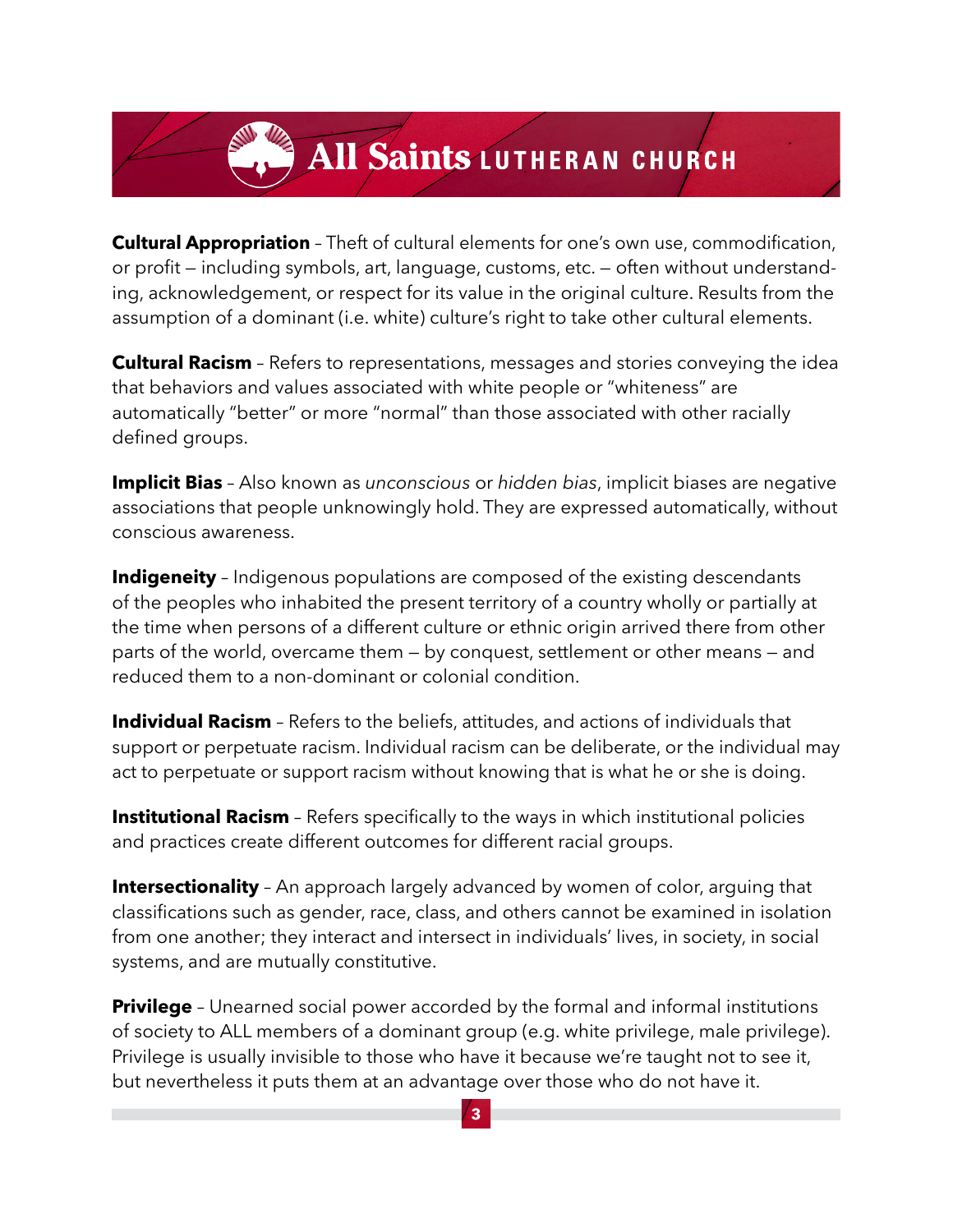**Racial Equity** - The condition that would be achieved if one's racial identity no longer predicted, in a statistical sense, how one fares.

**Racial Justice** – The proactive reinforcement of policies, practices, attitudes and actions that produce equitable power, access, opportunities, treatment, impacts and outcomes for all.

**Racial Reconciliation** – Racial Reconciliation involves three ideas. First, it recognizes that racism in America is both systemic and institutionalized, with far–reaching effects on both political engagement and economic opportunities for minorities. Second, reconciliation is engendered by empowering local communities through relationshipbuilding and truth–telling. Lastly, justice is the essential component of the conciliatory process—justice that is best termed as restorative rather than retributive, while still maintaining its vital punitive character.

**Reparations** – States have a legal duty to acknowledge and address widespread or systematic human rights violations, in cases where the state caused the violations or did not seriously try to prevent them. Reparations initiatives seek to address the harms caused by these violations. They can take the form of compensating for the losses suffered, which helps overcome some of the consequences of abuse. They can also be future oriented — providing rehabilitation and a better life to victims — and help to change the underlying causes of abuse.

**Structural Racism** – The normalization and legitimization of an array of dynamics – historical, cultural, institutional and interpersonal — that routinely advantage Whites while producing cumulative and chronic adverse outcomes for people of color.

**White Supremacy** – White supremacy is a historically-based, institutionally-perpetuated system of exploitation and oppression of continents, nations and peoples of color by white peoples and nations of the European continent; for the purpose of maintaining and defending a system of wealth, power and privilege.

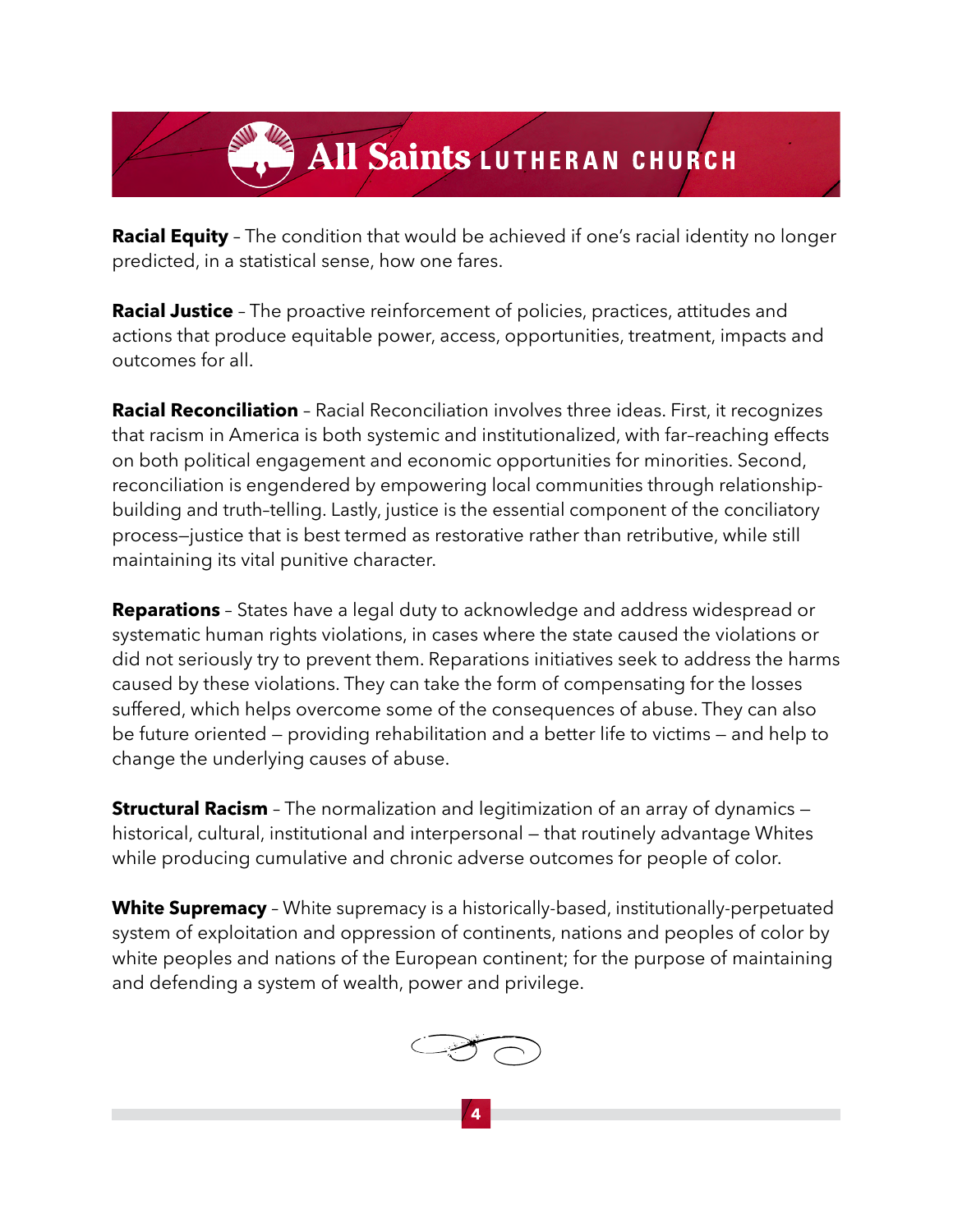### — DAILY ACTIONS for Racial Reconciliation —

All Saints LUTHERAN CHURCH

*1 Action Per Day Suggested / Be Sure to Fill Out the Daily Tracking Chart*

Day 1

**ARTICLE** [Learning about Racism, White Privilege can Make Us Better](https://www.dispatch.com/story/opinion/columns/2020/11/24/column-learning-racism-white-privilege-can-make-us-better/6388775002/), by Karen Powell Sears, is a recent column in *The Columbus Dispatch* that explains how expanding our collective lens on issues of racism and white privilege can allow us to be better people.

**SHORT VIDEO** [Racism Is Real,](https://www.vox.com/2015/4/30/8520305/systemic-racism-video) a split-screen video depicting the difference in the White and Black experience. (3 minutes)

**SONGS** [Colored People / dc Talk](https://www.youtube.com/watch?v=iM17qeIIIE4)  [Because All Men are Brothers / Peter, Paul, and Mary](https://www.youtube.com/watch?v=ITXCxwtXKwE&list=PLk6n90VAXJUa4uPIAP6xs5zBaxWC6C16D&index=44)

**SCRIPTURE** 1 John 3:17 – If anyone has material possessions and sees a brother or sister in need but has no pity on them, how can the love of God be in that person?

**PRAYER** Holy God, you call us not to be 'color-blind,' but instead to value the diversity of every person. We are called to be compassionate toward all people, to help those in need, and — in so doing these things — we are told that we reflect your love. May you continually guide us to compassionate love and unity. Amen.

### Day 2

**[ARTICLE](http://ARTICLE  )** [Explaining White Privilege to a Broke White Person](https://www.huffpost.com/entry/explaining-white-privilege-to-a-broke-white-person_b_5269255?utm_hp_ref=tw&guccounter=2), by Gina Crosley-Corcoran, who was raised "the kind of poor that people don't want to believe still exists in this country," explores where race and class do and don't intersect and how she has come to understand her own white privilege.

**SHORT VIDEO** [Confronting 'Intergroup Anxiety': Can You Try Too Hard To Be Fair?,](https://www.youtube.com/watch?v=UsBpGmUeAsI) explores why we may get tongue-tied and blunder when we encounter people from groups unfamiliar to us. (5 minutes)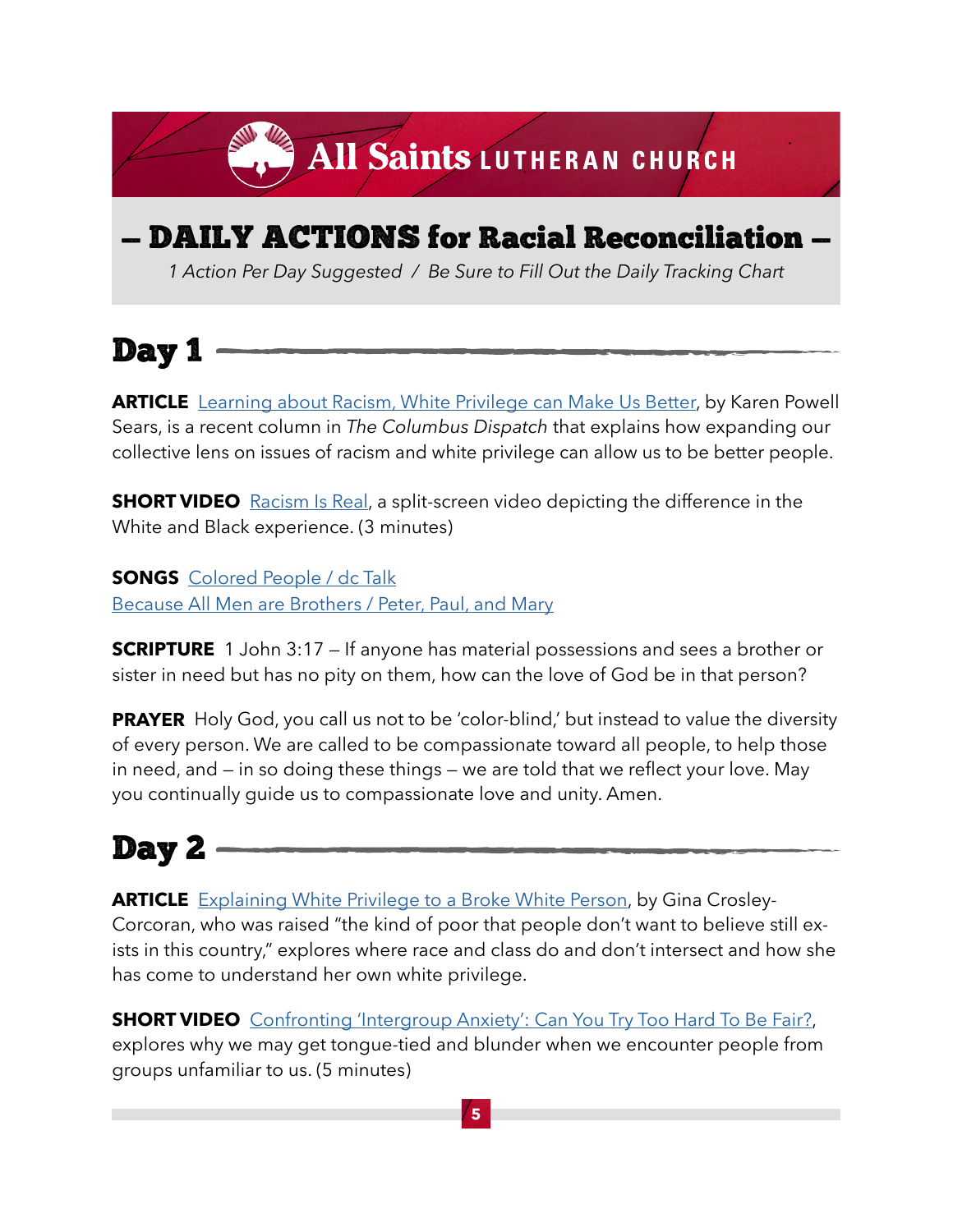**SCRIPTURE** [Micah 6:8](https://www.biblegateway.com/passage/?search=micah+6%3A8&version=NRSV) – He has told you, O mortal, what is good; and what does the Lord require of you but to do justice, and to love kindness, and to walk humbly with your God?

**PRAYER** God of all people, when we are blinded by our own privilege, help us to see the inequality present in those 'without' ... those on the margins, the disenfranchised, the mistreated, those discriminated against, and those who are poor. Amen.

#### Day 3

**[ARTICLE](http://ARTICLE  )** [The Injustice of This Moment Is Not an 'Aberration,'](https://www.nytimes.com/2020/01/17/opinion/sunday/michelle-alexander-new-jim-crow.html?smid=nytcore-ios-share) by Michelle Alexander, contextualizes the United States' 2020 state of racism/white supremacy as an inevitable outcome of a collective narrative steeped in denial.

**SHORT VIDEO** [This Is Us](https://www.youtube.com/watch?v=Fe94RTSMh2s&feature=emb_logo), Eddie Glaude, PhD, explains why blaming current racial tensions on former President Donald Trump misses the point. (3 minutes)

**SCRIPTURE** Romans 14:19 – Let us therefore make every effort to do what leads to peace and to mutual edification.

**PRAYER** Loving God, you call us to always look within and to reflect on our own actions and behaviors. Help us to learn and grow in this 21-day challenge. Help us not to deny the sins of our country's past. Allow us to repent of our collective sins and find a new path forward in peace, unity, and mutual edification. Amen.

### Day 4

**[ARTICLE](http://ARTICLE  )** [White Mom to Racists: 'Don't use my child to further your hate-filled igno](https://mlk50.com/2020/01/18/white-mom-to-racists-dont-use-my-child-to-further-your-hate-filled-ignorance/)[rance](https://mlk50.com/2020/01/18/white-mom-to-racists-dont-use-my-child-to-further-your-hate-filled-ignorance/)', by the Rev. Edith Love, models allyship in an article written in response to online racial abuse arising from her white teen son's recent attack by a group of young teens who were Black.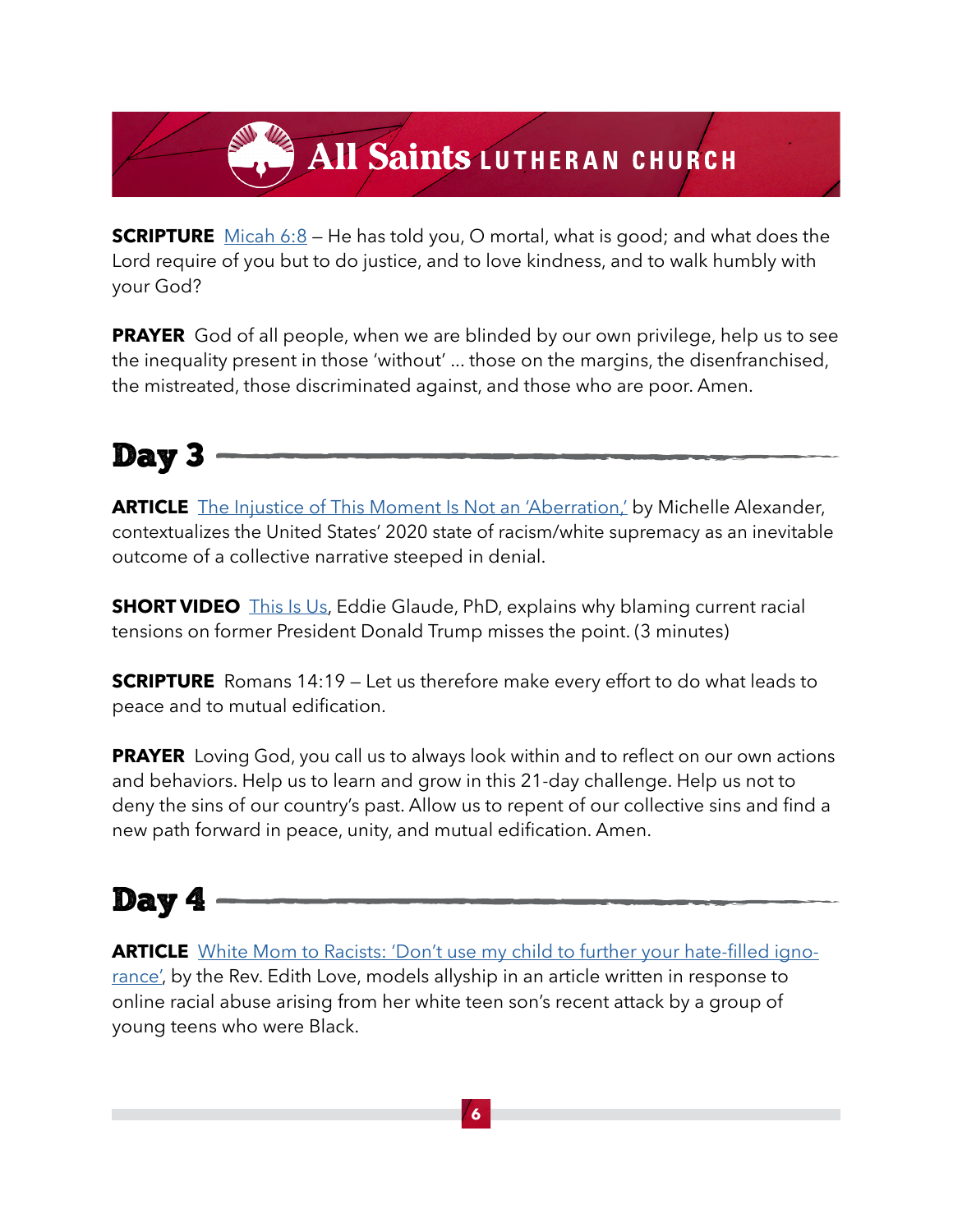**SHORT VIDEO** [White Bred](https://vimeo.com/226104095), excellent quick intro to how white supremacy shapes white lives and perception. (5 minutes)

**SCRIPTURE** [Matthew 25:31-46](https://www.biblegateway.com/passage/?search=Matthew+25%3A31-46&version=NRSV) – "And the king will answer them, 'Truly I tell you, just as you did it to one of the least of these who are members of my family, you did it to me' " (v. 40).

**PRAYER** Holy God, you are the God of all people, all races, all cultures, all diversities. Give us eyes to see everyone in the same way that you see them, as beloved children whose inherent beauty reflects your divine nature. Amen.

#### Day 5

**[ARTICLE](http://ARTICLE  )** [21 Racial Microaggressions You Hear on a Daily Basis](https://www.buzzfeed.com/hnigatu/racial-microagressions-you-hear-on-a-daily-basis?utm_term=.ni4bRwobgw#.gwyda5vde5), by photographer Kiyun Kim, uses a series of photographs to elaborate on the term "microaggression." Note that Ibram X. Kendi, in his recent book How to Be an Anti-Racist, calls us to consider using the term "racist abuse" as a more descriptive alternative.

**SHORTVIDEO** [I Didn't Tell You](https://www.youtube.com/watch?v=3UVIgjuovt8), for those who ever wondered what a day in the life of a person of color is like, listen to this poem, written and spoken by Norma Johnson. (7 minutes)

**BOOK**[So You Want To Talk About Race](https://www.amazon.com/You-Want-Talk-About-Race/dp/1580058825/ref=sr_1_3?crid=304KKHYQRS72U&dchild=1&keywords=so+you+want+to+talk+about+race&qid=1604933455&sprefix=so+you+want%2Caps%2C189&sr=8-3), by Ijeoma Oluo, guides readers through subjects ranging from intersectionality and affirmative action to "model minorities" in an attempt to make the seemingly impossible possible: honest conversations about race and racism, and how they infect almost every aspect of American life.

**PODCAST** [Black Like Me,](https://www.alexgee.com/category/blacklikeme/) host Alex Gee, DTL, "invites you to experience the world through the perspective of one Black man, one conversation, one story or even one rant at a time." (Episode times vary)

**SCRIPTURE** Galatians 5:13 – You, my brothers and sisters, were called to be free. But do not use your freedom to indulge the flesh; rather, serve one another humbly in love.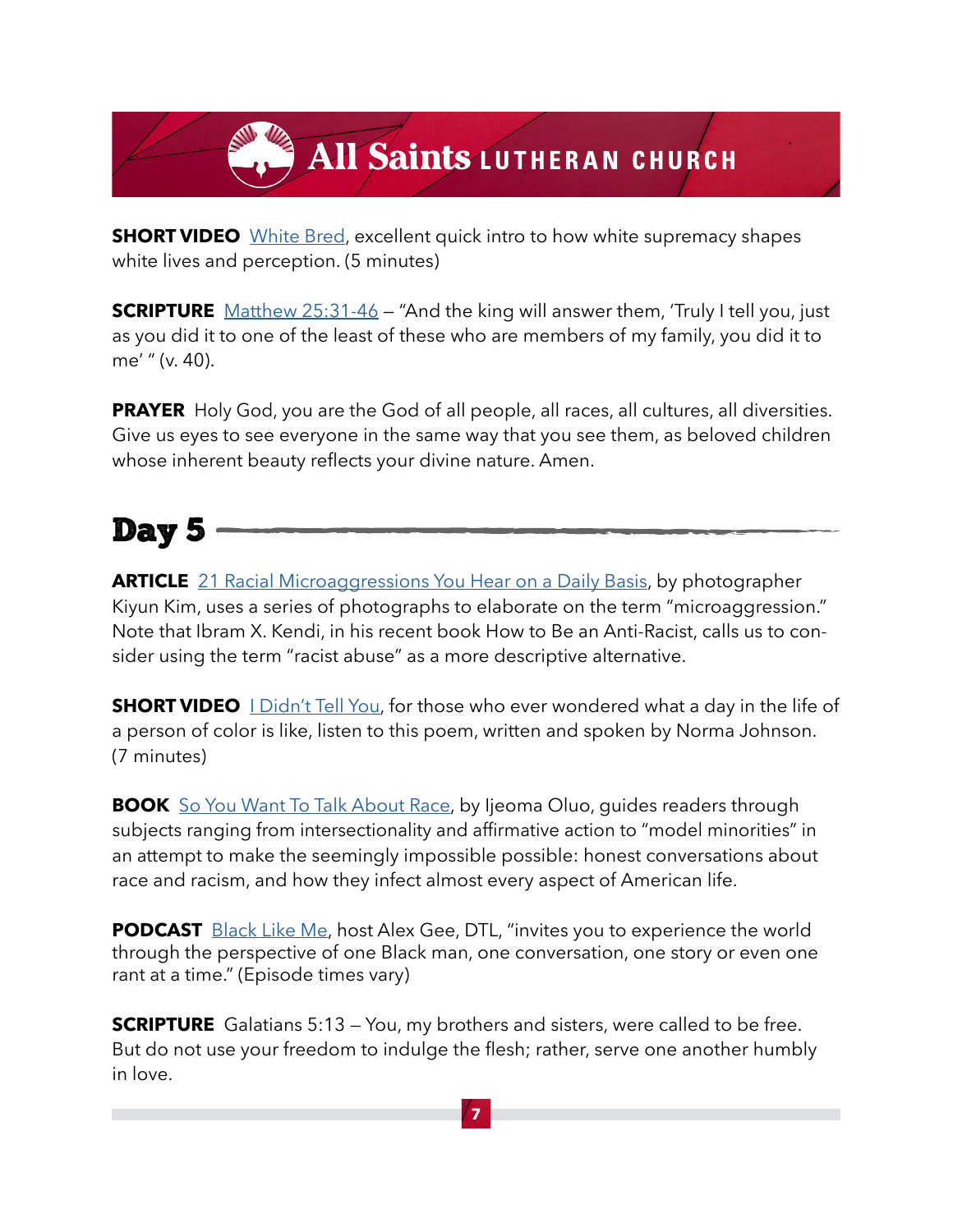**PRAYER** Good and gracious God, it is so easy to give into the pressures of our world that tell us to use our freedom to do our own thing. While this may satisfy us short-term, our satisfaction often comes us at the expenses of people of color. Move us, O Lord, to consider the choices we make and the things we do, in light of their needs first. Amen.



**[ARTICLE](http://ARTICLE  )** [How to Confront Your Implicit Bias,](https://medium.com/wake-up-call/how-to-confront-your-implicit-bias-74a28584b512) an interview by Katie Couric with Jennifer L. Eberhardt, PhD, psychology professor at Stanford University, examines how racial bias infiltrates every level of society, based on her book *Biased*.

**SHORTVIDEO** [How I Learned to Stop Worrying and Love Discussing Race](https://www.youtube.com/watch?v=MbdxeFcQtaU), TEDx Talk by Jay Smooth that suggests a new way to think about receiving feedback on our racial blindspots. (12 minutes)

**BOOK**[Be The Bridge,](https://www.amazon.com/Be-Bridge-Pursuing-Racial-Reconciliation/dp/0525652884/ref=sr_1_1?dchild=1&keywords=be+the+bridge&sr=8-1) by Latasha Morrison, examines the historical complexities of racism. Morrison expertly applies biblical principles, such as lamentation, confession, and forgiveness, to lay the framework for racial restoration.

**SONG**[Dear Hate / Maren Morris feat. Vince Gill](https://www.youtube.com/watch?v=tUPR5-igTVY&list=PLk6n90VAXJUa4uPIAP6xs5zBaxWC6C16D&index=31)

**SCRIPTURE** [G](http://ARTICLE  )alatians 3:28 – There is no longer Jew or Greek, there is no longer slave or free, there is no longer male and female; for all of you are one in Christ Jesus.

**PRAYER** [H](http://ARTICLE  )oly God, grant that your holy and life-giving Spirit may move every human heart; that the barriers dividing us may crumble, suspicions disappear, and hatreds cease; and that, with our divisions healed, we might live in justice and peace, through your Son, Jesus Christ our Lord. Amen.

### Day 7

**[ARTICLE](http://ARTICLE  )** [Were You There?](https://www.christianitytoday.com/ct/2020/october-web-only/were-you-there.html), by Cheryl J. Sanders, asks if a follower of Christ can claim salvation through his crucifixion, but then consent to the suffering that racial injustice imposes on others.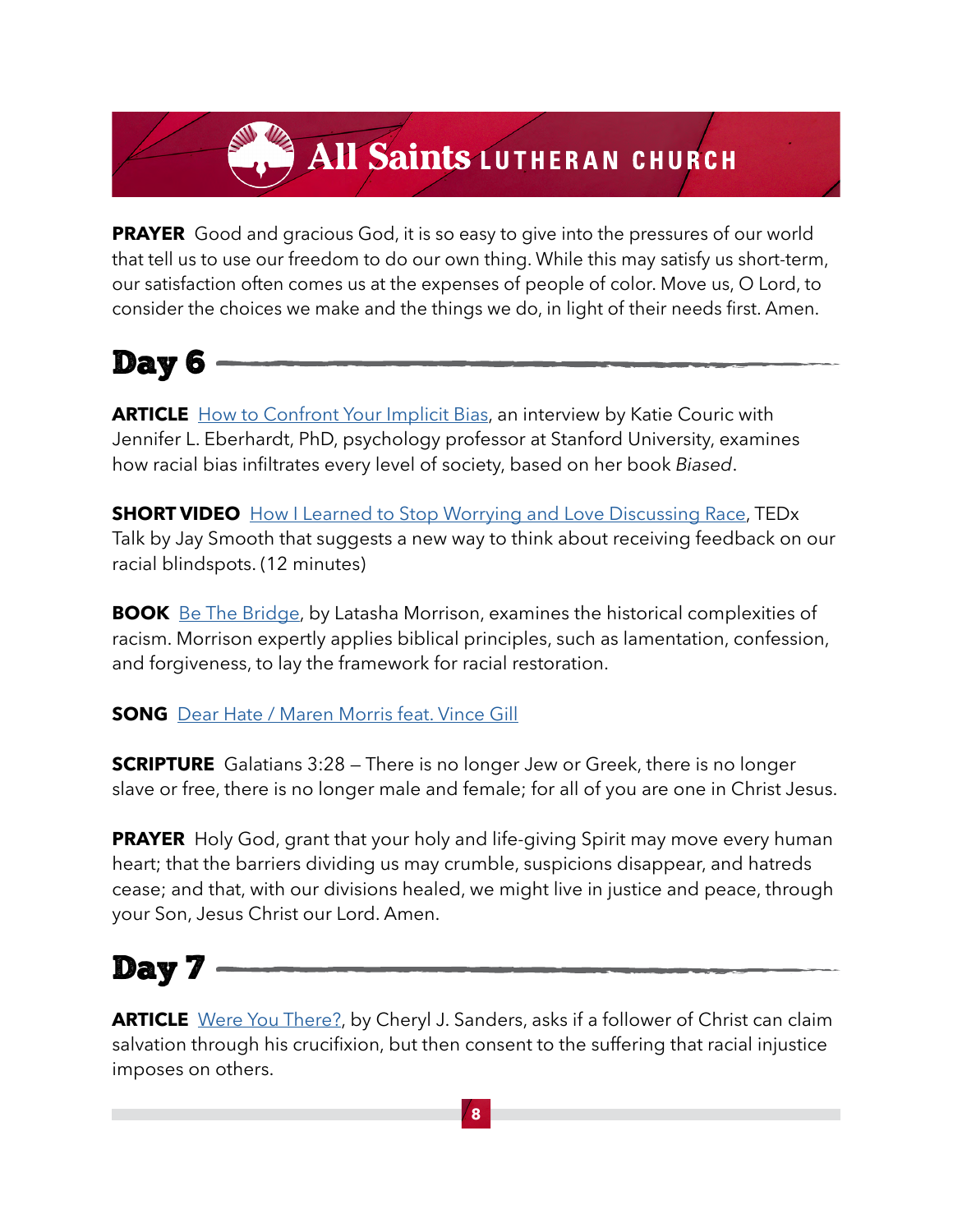#### **SONGS**[Starts with Me / TobyMac](https://www.youtube.com/watch?v=jP8A9Yr5P50) feat. Aaron Cole [We Gotta Pray / Alicia Keys](https://www.youtube.com/watch?v=ReK4t3Pfdpo&list=PLk6n90VAXJUaS-lcEWsgprajm8-tIlCgt&index=1)

**SCRIPTURE** [J](http://ARTICLE  )ames 2:15-16 – Suppose a brother or a sister is without clothes and daily food. If one of you says to them, "Go in peace; keep warm and well fed," but does nothing about their physical needs, what good is it?

**PRAYER** [O](http://ARTICLE  ) God, we are thankful that you never give up on us. We find it so easy to talk about the problems of the poor and people of color and end our conversations by saying something like, "It too bad about all the challenges they face. Somebody should do something to help them." It never dawns on us that you may be inviting us to be that "somebody." Remind us that we "are the ones we've been waiting for" ... and to move from "talking" to action. Amen.

#### Day 8

**LONGVIDEO** [13th](https://www.youtube.com/watch?v=K6IXQbXPO3I), Netflix documentary by Ava DuVernay about the connection between U.S. slavery and the present-day mass incarceration system. (1 hr, 40 mins)

**SONGS**[Freedom / Beyoncé feat. Kendrick Lamar](https://www.youtube.com/watch?v=7FWF9375hUA&feature=emb_title)  [Give Your Hands to Struggle / Sweet Honey in the Rock](https://www.youtube.com/watch?v=LV9Vf0a7YtM)

**SCRIPTURE** [J](http://ARTICLE  )eremiah 22:3 – This is what the LORD says: Do what is just and right. Rescue from the hand of the oppressor the one who has been robbed. Do no wrong or violence to the foreigner, the fatherless or the widow, and do not shed innocent blood in this place.

**PRAYER** [J](http://ARTICLE  )ust and faithful God, we often do not want you messing with our stereotypes about people who are different from us, especially those persons of color. What we *need* is a change in our ways of thinking, living, and acting. May you create that change within us, that we may drop our unhealthy stereotypes and truly stand up for those who are oppressed and mistreated due to their skin color, ethnicity, and cultural heritage. Amen.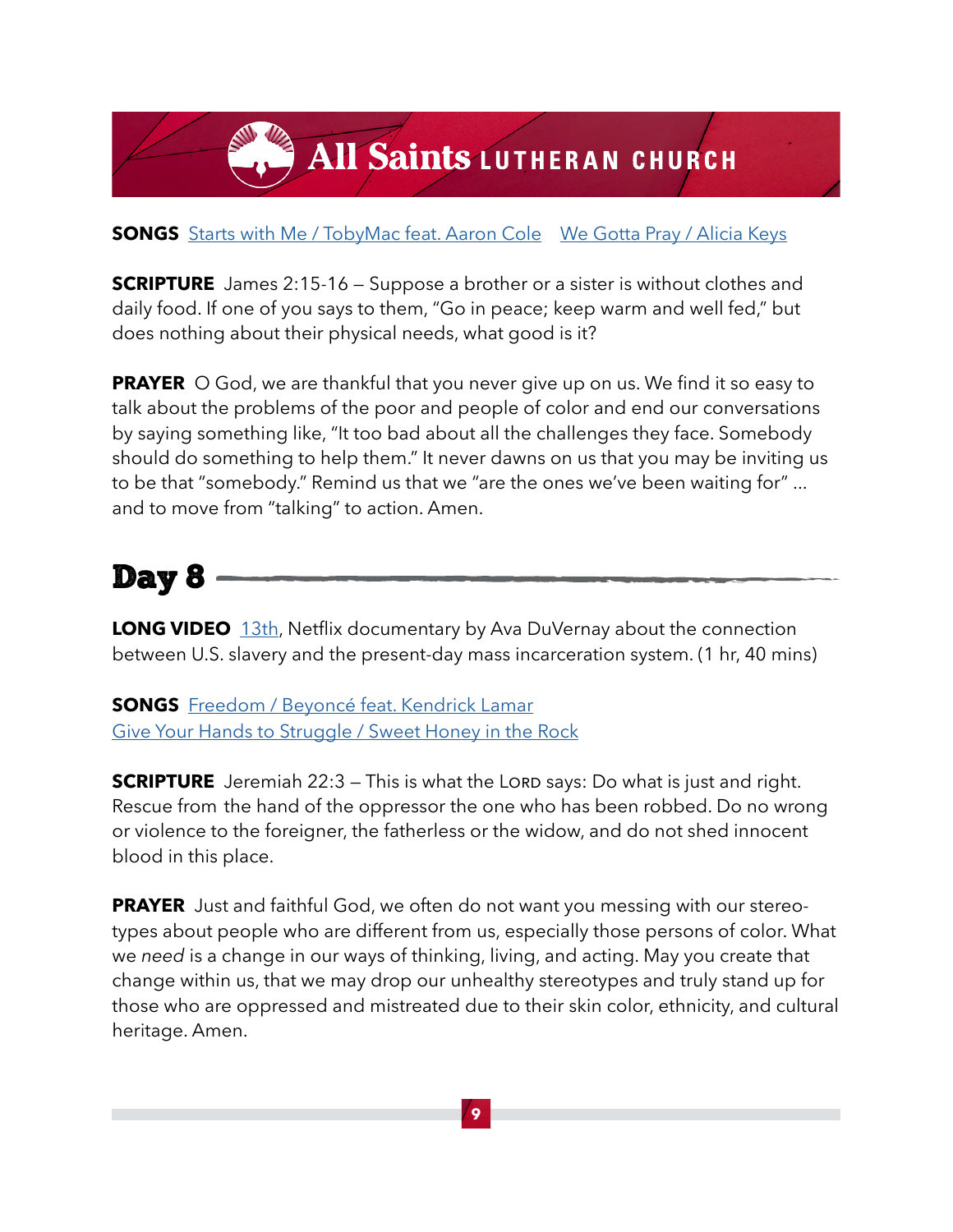#### Day 9

**BOOK**[Dear Church: A Love Letter from a Black Preacher to the Whitest Denomination](https://www.amazon.com/Dear-Church-Preacher-Whitest-Denomination/dp/1506452566/ref=sr_1_2?dchild=1&keywords=dear+church&sr=8-2) [in the US,](https://www.amazon.com/Dear-Church-Preacher-Whitest-Denomination/dp/1506452566/ref=sr_1_2?dchild=1&keywords=dear+church&sr=8-2) by Lenny Duncan, offers a bold new vision for the future of the ELCA and the broader mainline Christian community of faith. *Dear Church* rejects the narrative of church decline and calls everyone — leaders and laity alike — to the front lines of the church's renewal through racial equality and justice.

**LONG VIDEO** Blindspotting (Carlos López Estrada), Collin must make it through his final three days of probation for a chance at a new beginning in his Oakland, California, neighborhood. His bond with his volatile best friend soon is tested when Collin sees a police officer shoot a suspect in the back during a chase through the streets. (Available on Hulu, Cinemax or to rent)

**SONG** [We've Come This Far By Faith / Oakwood University Church, Dir: J. Ferdinand](https://www.youtube.com/watch?v=HmmDJiEmltg)

**SCRIPTURE** [E](http://ARTICLE  )phesians 4:2 – Be completely humble and gentle; be patient, bearing with one another in love.

**PRAYER** [J](http://ARTICLE  )esus, you loved each and every person you met – sinners, tax collectors, prostitutes, lepers, people who were deaf or blind or could not speak, people who were possessed by demons. You loved them all just the same. You showed us how we are to live together — lifting up those who are oppressed, advocating for justice for all people, and showing all of the people that we meet that they are precious in your sight and ours, and that their life is worth defending. Amen!

### Day 10

**BOOKLET**How Strategic and Authentic is Our Diversity: A Call for Confession, [Reflection, and Healing Action](https://download.elca.org/ELCA%20Resource%20Repository/Strategic_Authentic_Diversity.pdf?_ga=2.118887753.1332556957.1604604693-1497437641.1589911670). This 2019 ELCA report comes from a Task Force for Strategic Authentic Diversity and offers a definition of authentic diversity, provides a theological framework for discussion, names the need for healing, addresses questions of structural accountability, and reflects upon the ELCA's relationships will ecumenical and interreligious partners.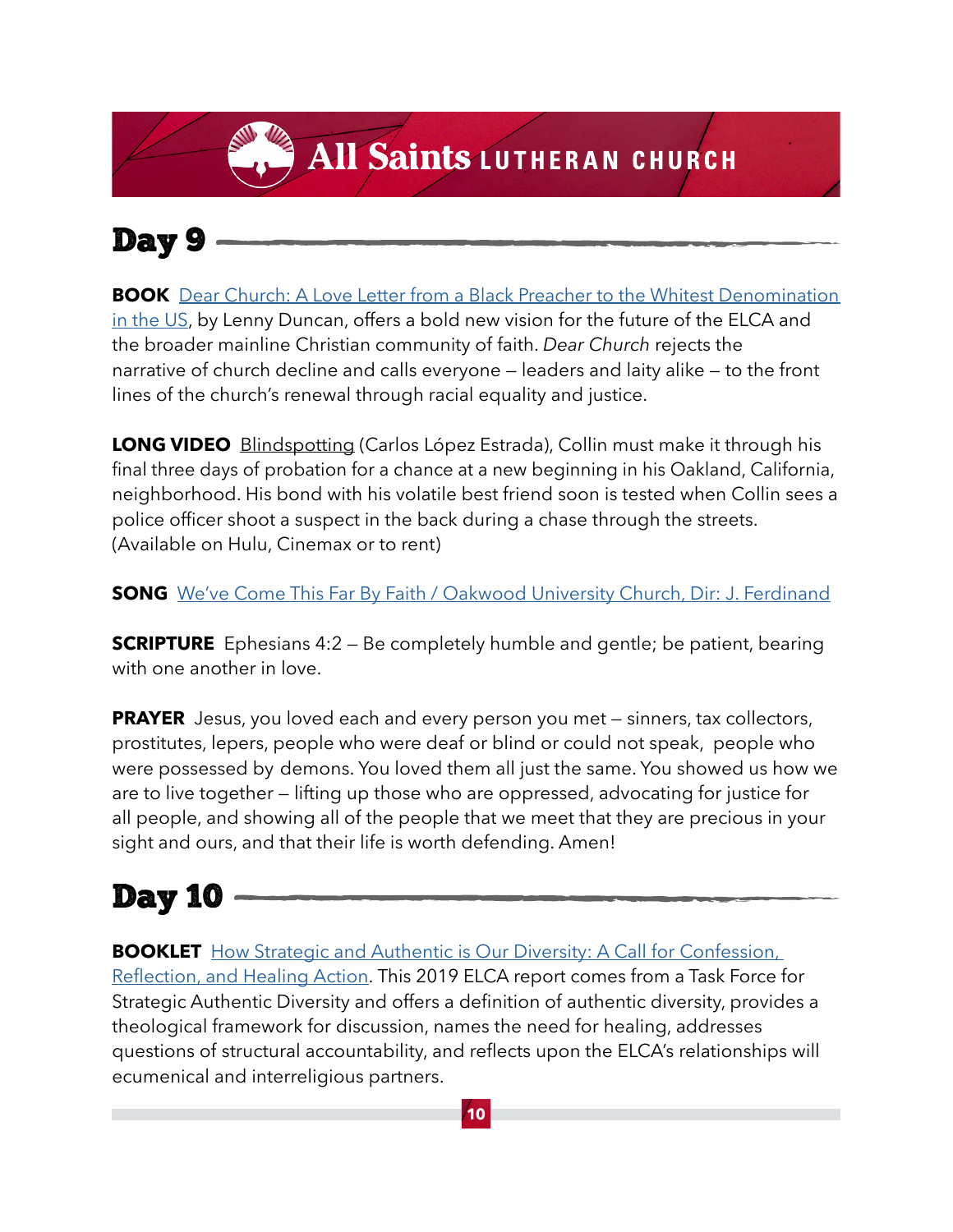#### **SONG** [Bleed the Same / Mandisa feat. Kirk Franklin, TobyMac](https://www.youtube.com/watch?v=HVKuA1s5I3o&feature=emb_logo)

**SCRIPTURE** Proverbs 31:8-9 – Speak up for those who cannot speak for themselves, for the rights of all who are destitute. Speak up and judge fairly; defend the rights of the poor and needy.

**PRAYER** O Lord, according to the latest statistics, there are about 18 lobbyists for each representative and senator in Congress. These people have more influence on legislation than we do. No wonder we ask ourselves if our calls, emails, and letters make any difference to the people who are supposed to represent us. And if we wonder about this — *what about those who cannot speak for themselves*? Who will speak on behalf of the marginalized, the underserved, and those considered as minorities? According to these words in Proverbs, this is one of the "good works" God is calling us to do. God has gifted us, and invites us be the voices of those who no voice. Lord, give us the courage we need to take on this holy calling. Amen.

#### Day 11

**BOOKLETS**[The Racial Justice Resource Page of the ELCA,](https://www.elca.org/Resources/Racial-Justice?_ga=2.47701351.1332556957.1604604693-1497437641.1589911670#Resources) this webpage provides various documents, books, and social statements from the Evangelical Lutheran Church in America on the subject of racial justice.

**SONG** [Better Than We Found It / Maren Morris](https://www.youtube.com/watch?v=U4rr6LewdIU)

**SCRIPTURE** Isaiah 1:17 – Learn to do right; seek justice. Defend the oppressed. Take up the cause of the fatherless; plead the case of the widow.

**PRAYER** Gracious God, many of your prophets made it clear that you have a special place in your heart for the poor — for whatever reason — and those who are left out and left behind by a consumer-driven society. Open our eyes to the privileges we take for granted, and help us to "even the playing field" for those without those privileges. Amen.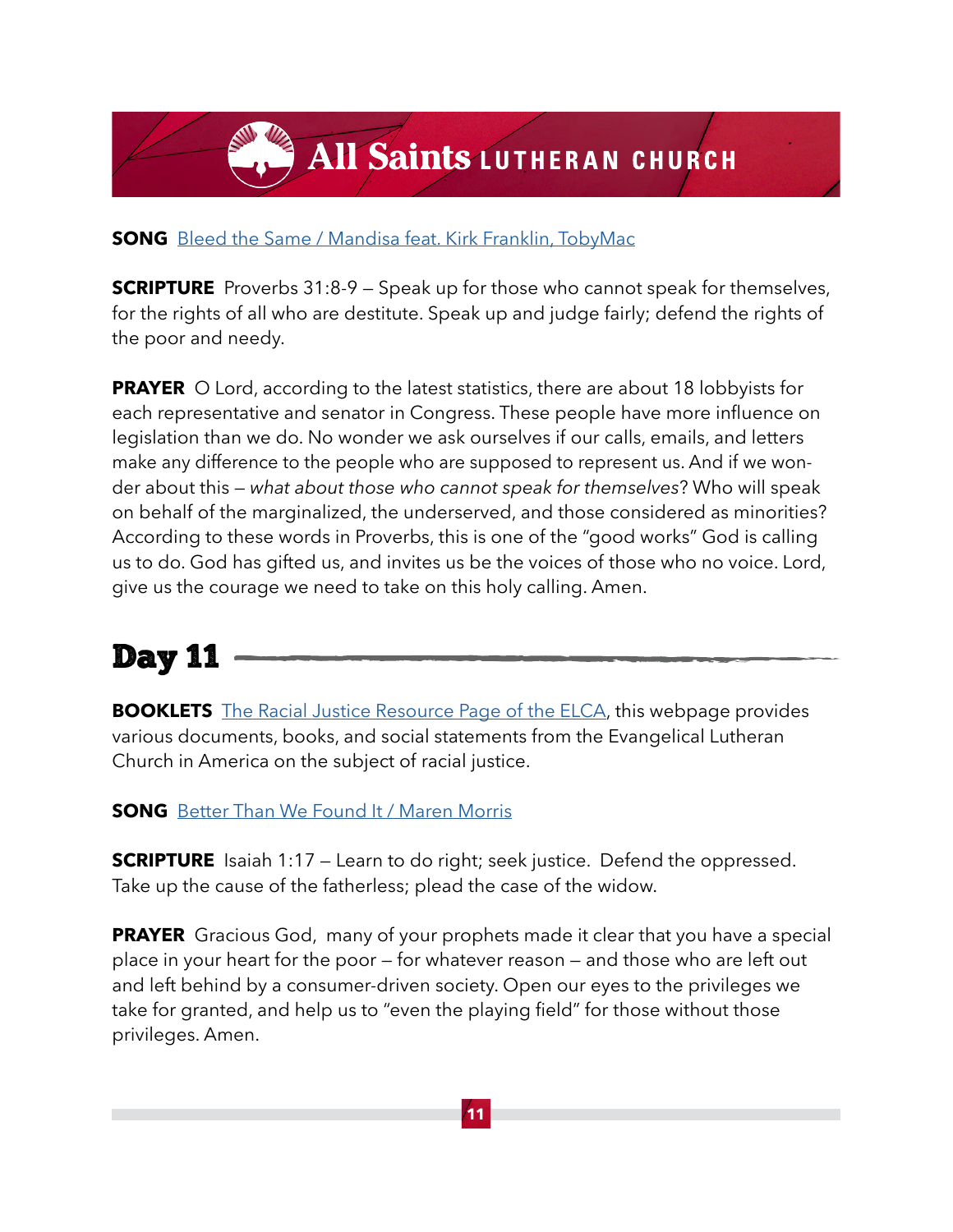### Day 12

**SHORTVIDEO** [The Disturbing History of the Suburbs](https://www.youtube.com/watch?v=ETR9qrVS17g), an "Adam Ruins Everything" episode that quickly and humorously educates how red-lining came to be. (6 minutes)

**SHORTVIDEO** [Red Lining video](https://www.segregatedbydesign.com/) that explains where ghettos originated from. It is based on a book called *The Color of Law*. (17 minutes)

**SONG** [Is This the World We Created...? / Queen](https://www.youtube.com/watch?v=wllXY322K7Q&list=PLk6n90VAXJUa4uPIAP6xs5zBaxWC6C16D&index=49)

**SCRIPTURE** [James 1:22-25](https://www.biblegateway.com/passage/?search=James%201%3A22-25&version=NIV) - Do not merely listen to the word, and so deceive yourselves. Do what it says. (verse 22)

**PRAYER** Loving God, it is so easy and much, much safer for us to talk about our faith with family and friends than actually taking the risk of putting our faith on the line for people we hardly even know. That's another story. Move us out of our comfort zones into actions on behalf of those who need us most. Amen.

### Day 13

**SHORTVIDEO** [What Would You Do? \(Bicycle Thief Episode\),](https://www.youtube.com/watch?v=8ABRlWybBqM) ABC's popular show explores the impact of racial and gender bias, and prejudice, at a family-friendly park. Before this video, would you have anticipated this differential treatment? (12 minutes)

**PODCAST** [Teaching While White](https://www.teachingwhilewhite.org/podcast), hosted by longtime educators Jenna Chandler-Ward and Elizabeth Denevi, TWW's podcast focuses on how whiteness shows up in the education sector and what anti-racist educators are doing to challenge that. Episodes feature different nationally renowned anti-racist educator guests. (Any episode – times vary)

**SCRIPTURE** Matthew 5:14-16 – "You are the light of the world. A town built on a hill cannot be hidden. Neither do people light a lamp and put it under a bowl. Instead they put it on its stand, and it gives light to everyone in the house. In the same way,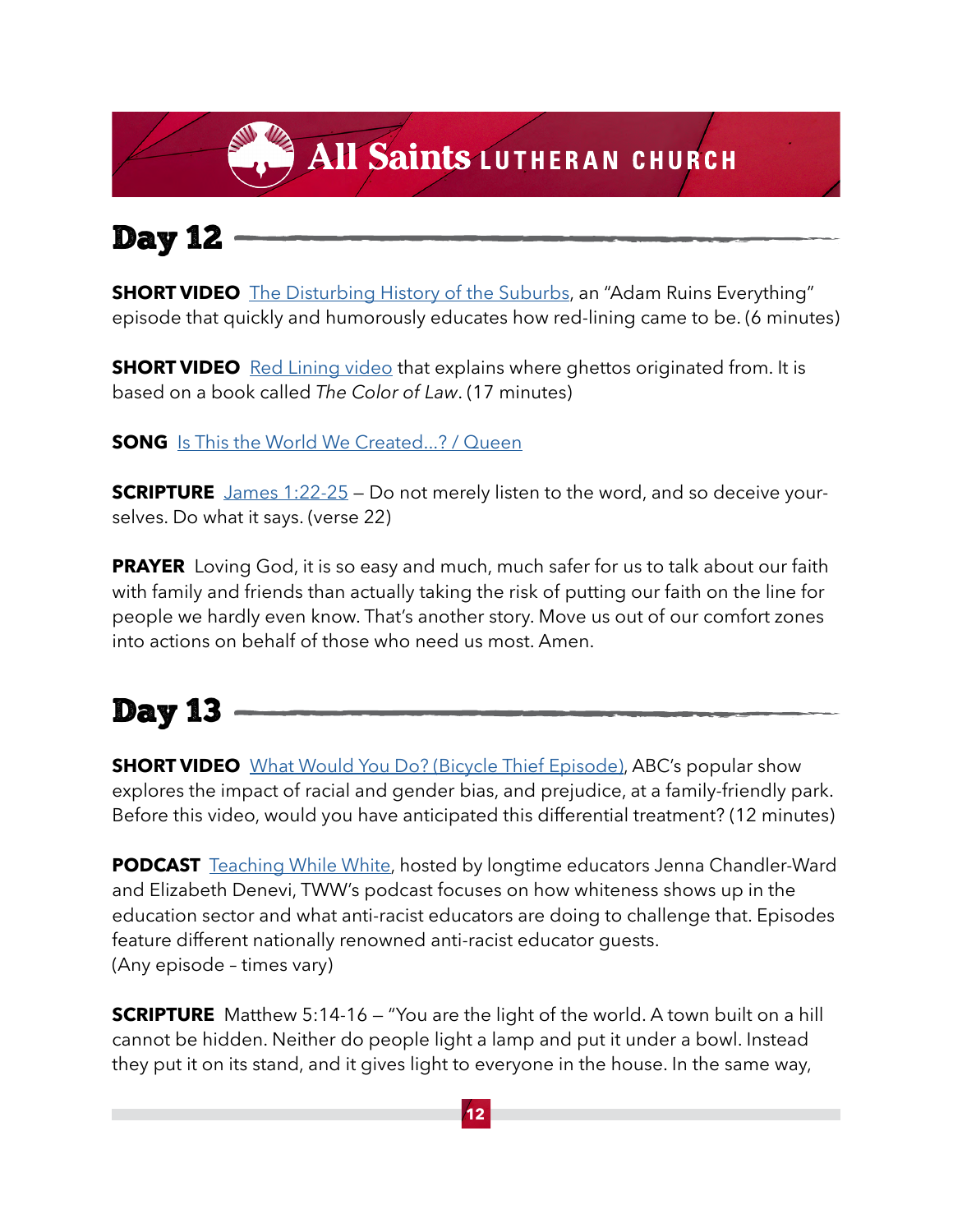let your light shine before others, that they may see your good deeds and glorify your Father in heaven.

**PRAYER** O God, we live in a world which glorifies getting even and building ourselves up at the expense of others, especially those who are on the 'outside' looking in on our consumer-oriented society. We often don't see the world the way as do the poor and people of color. We live by assumptions and judge others by what we think we know about these people. Break us open and make us willing to see life through their eyes. Then move us to work with them to build a better world for all. Amen.

#### Day 14

**ARTICLE** [How Black Women Describe Navigating Race and Gender in the Workplace,](https://hbr.org/2018/03/how-black-women-describe-navigating-race-and-gender-in-the-workplace) by Maura Cheeks, is based on interviews with 10 women of color that shed light on some of the common challenges faced by black women in the workplace, how they cope with those challenges, and how those coping mechanisms affect their chances of long-term success.

**SHORTVIDEO** [The Urgency of Intersectionality,](https://www.ted.com/talks/kimberle_crenshaw_the_urgency_of_intersectionality#t-1117454) TED Talk by Kimberlé Crenshaw that asks us to see the ways Black women have been invisibilized in the law and in media. (19 minutes)

**SHORT VIDEO** [Rise,](https://www.youtube.com/watch?v=gdBT9JBV09k) performed by United-States Poet-Laureate Amanda Gorman, as she opens the 2019 Global Leadership Awards. (2 minutes)

**BOOK** [The Book Woman of Troublesome Creek](https://www.amazon.com/Book-Woman-Troublesome-Creek-Novel/dp/1492671525/ref=sr_1_1?dchild=1&keywords=woman+of+troublesome+creek&qid=1607352818&sr=8-1), by Kim Michele Richardson, is a love letter to the first mobile library in Kentucky and the fierce, brave packhorse librarians who wove their way from shack to shack dispensing literacy, hope, and a compassionate human connection.

**SONGS** [Freedom Now / Tracy Chapman](https://www.youtube.com/watch?v=5FhODUVFG3M&list=PLk6n90VAXJUa4uPIAP6xs5zBaxWC6C16D&index=56)[We Are Here / Alicia Keys](https://www.youtube.com/watch?v=Pkb5_xMYN5M)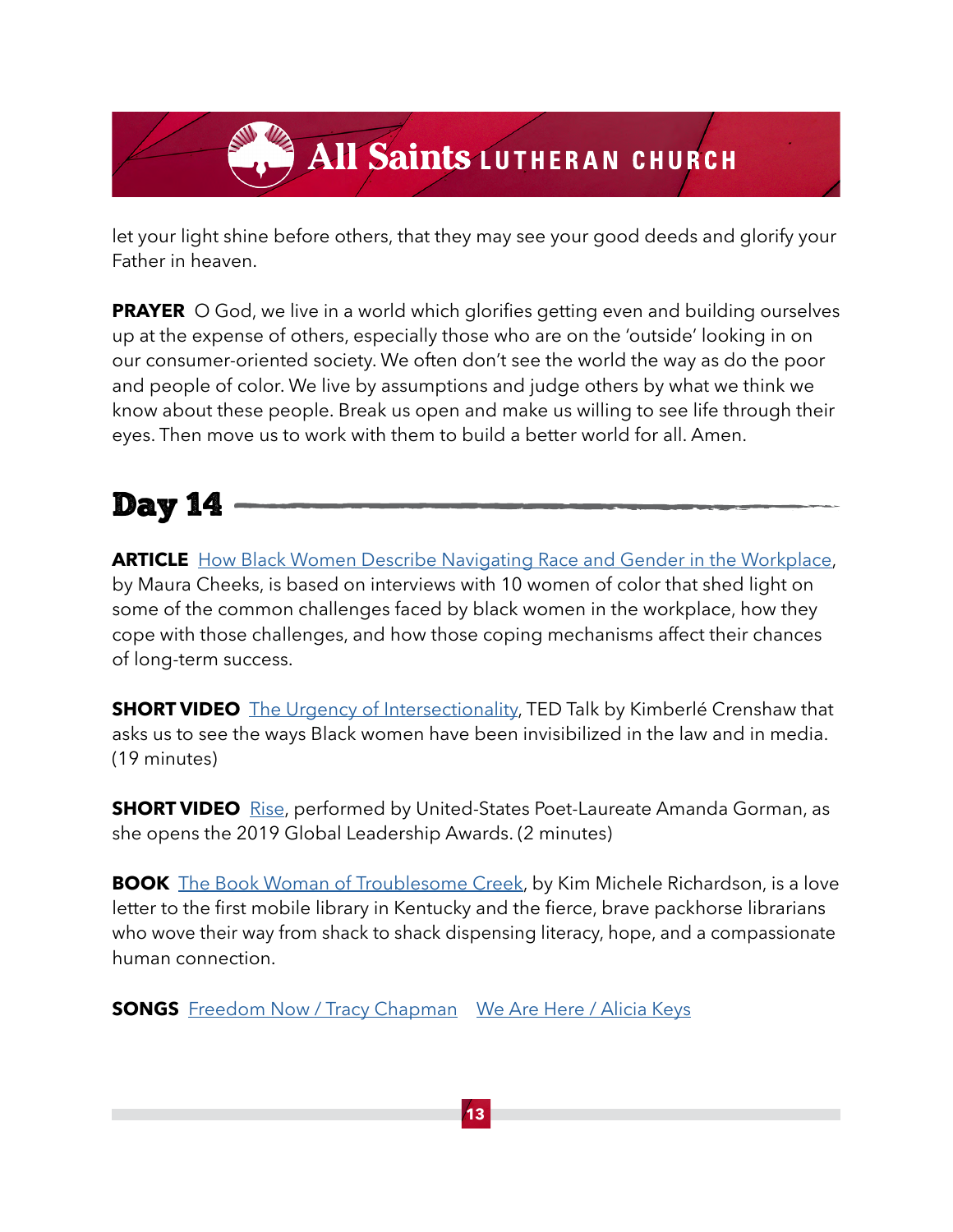**SCRIPTURE** Luke 4:18-19 – "The Spirit of the Lord is on me, because he has anointed me to proclaim good news to the poor. He has sent me to proclaim freedom for the prisoners and recovery of sight for the blind, to set the oppressed free, to proclaim the year of the Lord's favor."

**PRAYER** Good and gracious God, we often long to be part of "something special." Remind us that — in the waters of our Baptism — you made us your forgiven, beloved children. This makes us part of something very special called the family of God. You also made us partners with you in changing the world. On those days when we forget this and feel sorry for ourselves, or when we are busy doing our own thing, gently but firmly take hold of us and remind us that we are part of something special. You want us to help spread the good news to the poor, the prisoners, the oppressed, to those on the outside looking in, and to proclaim the love of God for all people. Amen.

### Day 15

**BOOK** [Divided by Faith: Evangelical Religion and the Problem of Race in America,](https://www.amazon.com/dp/B000SHYQZU/ref=dp-kindle-redirect?_encoding=UTF8&btkr=1) by Christian Smith and Michael O. Emerson, contends that it is not active racism that prevents evangelicals from recognizing ongoing problems in American society. Instead, it is the evangelical movement's emphasis on individualism, free will, and personal relationships that makes invisible the pervasive injustice that perpetuates racial inequality.

**SHORT VIDEO** The Racial Wealth Gap episode in season one on the show "Explained" on Netflix. (16 minutes)

**SCRIPTURE** Romans 2:11-12 – For God shows no partiality. All who have sinned apart from the law will also perish apart from the law, and all who have sinned under the law will be judged by the law.

**PRAYER** Holy God, we know that you love each person individually and yet you love all of humanity in a communal way, as well. When we focus too much on only ourselves — and on our own individual faith — we often fail to see your divine image in the lives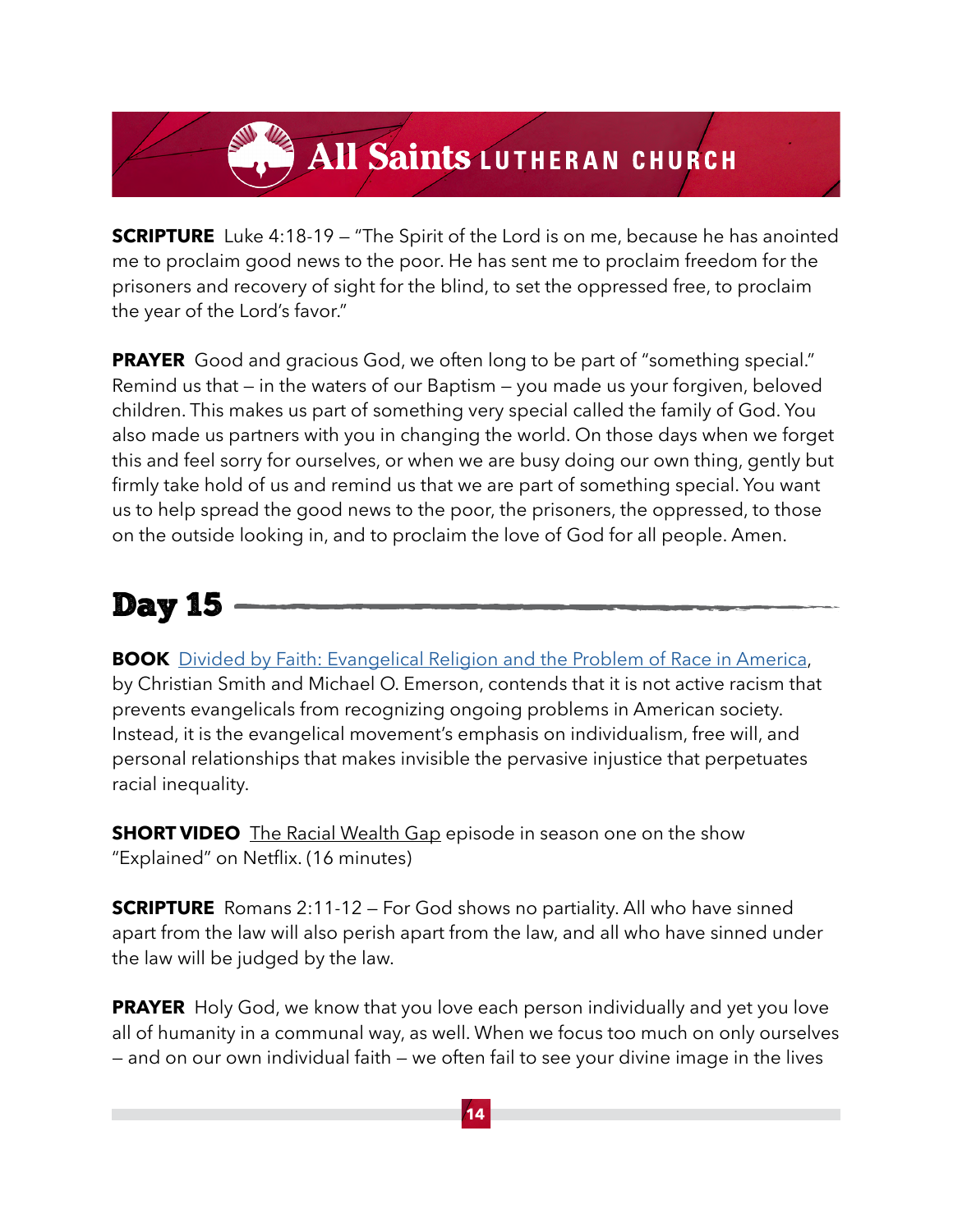of others. From the individualistic bubbles we live in, break us free. From the self-centeredness which we possess, break us free. Give us eyes to recognize and embrace our common humanity, and help us to show compassion and concern for the plight of others' needs, as well as our own. Amen.

#### Day 16

**SHORT VIDEO** "What A Group Of College Students Learned From An Experiment [On Privilege,"](https://www.youtube.com/watch?v=Y3QmO5djqgY) Dr. Phil's 2018 episode where a group of ethnically diverse college students participate in an activity to show ways in which society privileges some people over others. (5 minutes)

**PODCAST** [Code Switch,](https://www.npr.org/podcasts/510312/codeswitch) hosted by journalists Gene Demby and Shereen Marisol Meraji, both people of color, is a podcast curated by a team of NPR journalists of color who navigate the complexities of race, both professionally and personally, daily. Episodes focus on a wide range of issues overlapping race, ethnicity and culture. (Episode times vary)

#### **SONGS** [Man in the Mirror / Michael Jackson](https://www.youtube.com/watch?v=PivWY9wn5ps&list=PLk6n90VAXJUa4uPIAP6xs5zBaxWC6C16D&index=36) [One Day / Matisyahu](https://www.youtube.com/watch?v=WRmBChQjZPs&list=PLk6n90VAXJUa4uPIAP6xs5zBaxWC6C16D&index=32)

**SCRIPTURE** Zechariah 7:9-10 – "This is what the LORD Almighty said: 'Administer true justice; show mercy and compassion to one another. Do not oppress the widow or the fatherless, the foreigner or the poor. Do not plot evil against each other.' "

**PRAYER** O Lord, this sounds so straightforward and so easy on paper. As someone once said, "I love people in general, but I can't stand my neighbor." It's easy to say we are not prejudiced, or that we are open-minded people who do not discriminate against anyone. But, when we are honest with ourselves, we have to admit that this is not always the case. Forgive us for those times when we found ourselves saying things like, "I get along certain people of color if (or when) they don't do or say ….." Remind us that you, God, love all people equally — no conditions to be met first, no strings attached. That is the way we are to love one another. Amen.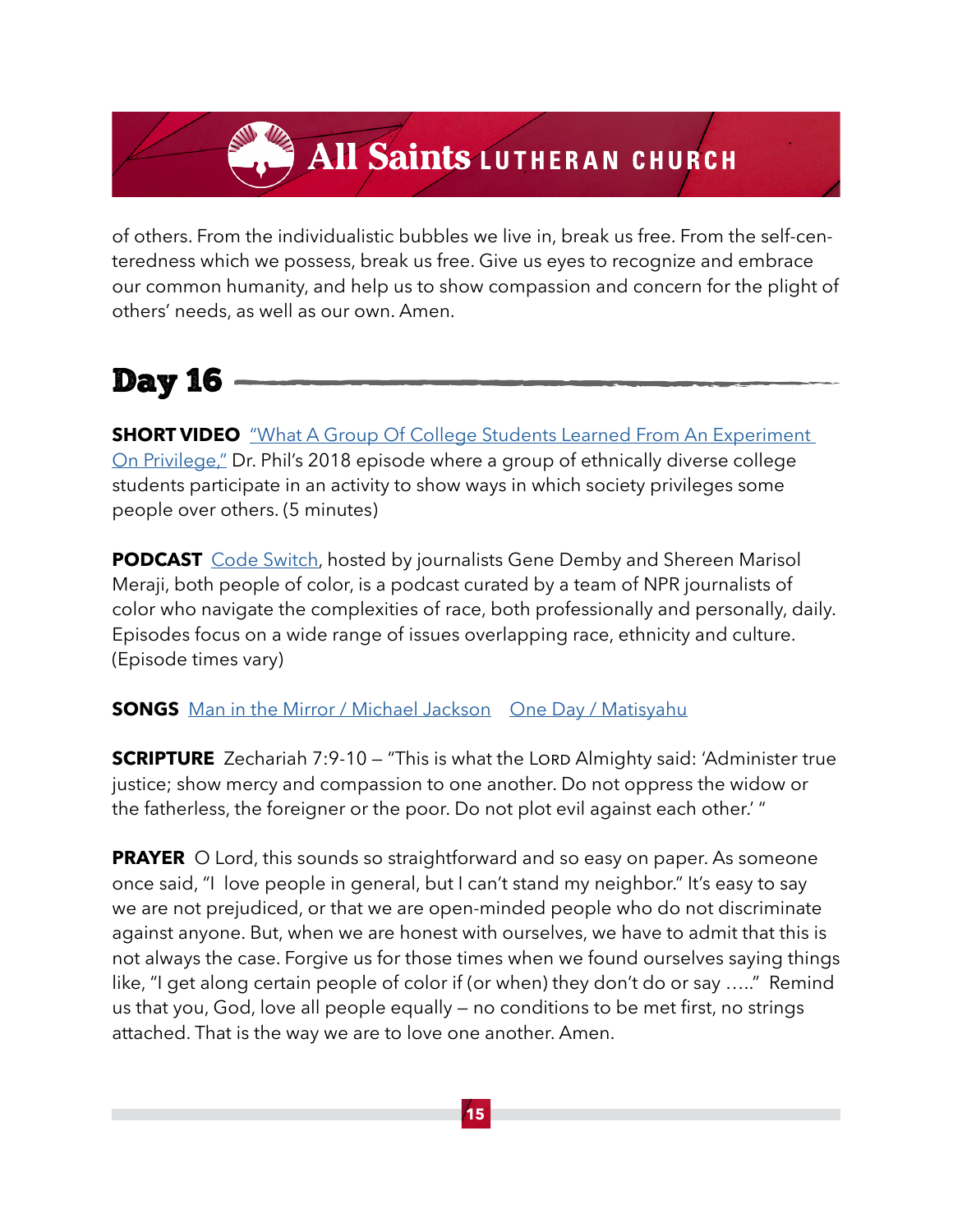### Day 17

**LONG VIDEO** [Slavery by Another Name,](http://www.pbs.org/tpt/slavery-by-another-name/home/) PBS documentary that challenges the idea slavery ended with the emancipation proclamation. (90 minutes)

**LONG VIDEO** 12 Years A Slave (Steve McQueen), a powerful story based on a true story of a man kidnapped and sold into slavery. (Available to rent)

**PODCAST** Here & Now - Without Slavery, Would the U.S. Be the Leading Economic [Power?](https://www.wbur.org/hereandnow/2014/11/19/slavery-economy-baptist), host Jeremy Hobson explores, with Edward Baptist, how slavery established the United States as a world economic power. (15 minutes)

**SCRIPTURE** Galatians 3:28 – There is neither Jew nor Gentile, neither slave nor free, nor is there male and female, for you are all one in Christ Jesus. *(No worthiness tests to be met first)*

**PRAYER** O Lord, we love the boxes into which we put people. There's a box for people who look, think, and act like us, another for people who dress or act like us, another just for our friends, another for our enemies, and separate boxes for the rich and the poor. We love our boxes because they make it easier for us understand our world. But once we are baptized into Christ, we are all one in him and our boxes no longer count for anything. Holy God, tear down the walls we build to separate us from one another and, instead, make us bridge-builders, especially when it comes to confronting the discrimination that is all around us. Amen.

### Day 18

**LONG VIDEO** [Birth of a White Nation](https://www.youtube.com/watch?v=riVAuC0dnP4), keynote speech by legal scholar Jacqueline Battalora offers a blow-by-blow description of the moment the idea of, and word for, white people entered U.S. legal code. (36 minutes)

**LONG VIDEO** Dear White People (Justin Simien), this film focuses on escalating racial tensions at a fictitious, prestigious Ivy League college from the perspective of several Black students. (Available on Netflix)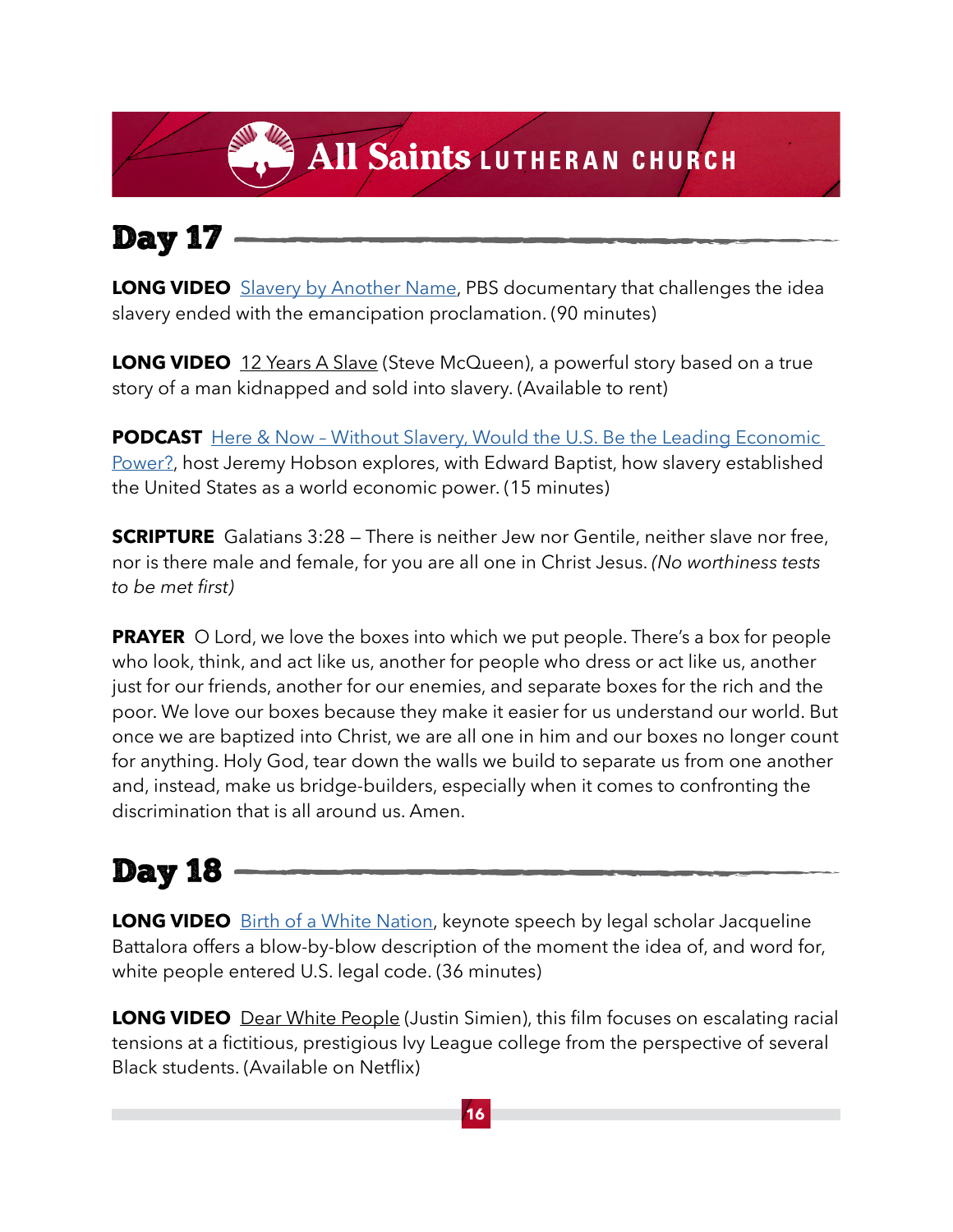**PODCAST** Scene on Radio - Seeing White Series, host John Biewen and collaborator Chenjerai Kumanyika explore whiteness over the course of 14 episodes. Where does it come from? What does it mean? Why does it exist? (**Episode S2 E1**: Turning the Lens – 16 minutes)

**SONG** [Glory / Common, John Legend](https://www.youtube.com/watch?v=HUZOKvYcx_o&list=PLk6n90VAXJUaS-lcEWsgprajm8-tIlCgt&index=16)

**SCRIPTURE** John 13:34-35 – "A new command I give you: Love one another. As I have loved you, so you must love one another. By this everyone will know that you are my disciples, if you love one another."

**PRAYER** Loving God, of all the things you told us to do, this may be one of the hardest. It's easy to love people in the abstract but, when we are honest with ourselves and with you, we have to confess that this is an extremely difficult task. We have a hard time loving others. We also have a hard time acknowledging racial inequality. At such times we really need you, loving God, to open us up so we can see, hear, and experience the love that you have for all of humanity. Amen.

#### Day 19

**ARTICLE** [How Structural Racism Affects Health Care](https://www.medpagetoday.com/blogs/kevinmd/84362), by Niran S. Al-Agba, MD, examines the many reasons why Black men and women face higher risks of chronic illness, infection, and injuries.

**LONG VIDEO** [Unnatural Causes,](https://unnaturalcauses.org/about_the_series.php) seven-part documentary by California Newsreel that explores the impact of racism on health and U.S. health care. (Four hours total, episodes have various lengths)

#### **COMMUNITY CONNECTION**

Equity Committees – Find out if your school or workplace has an Equity Committee. What can you learn from them and how can you join in? Support them in their efforts.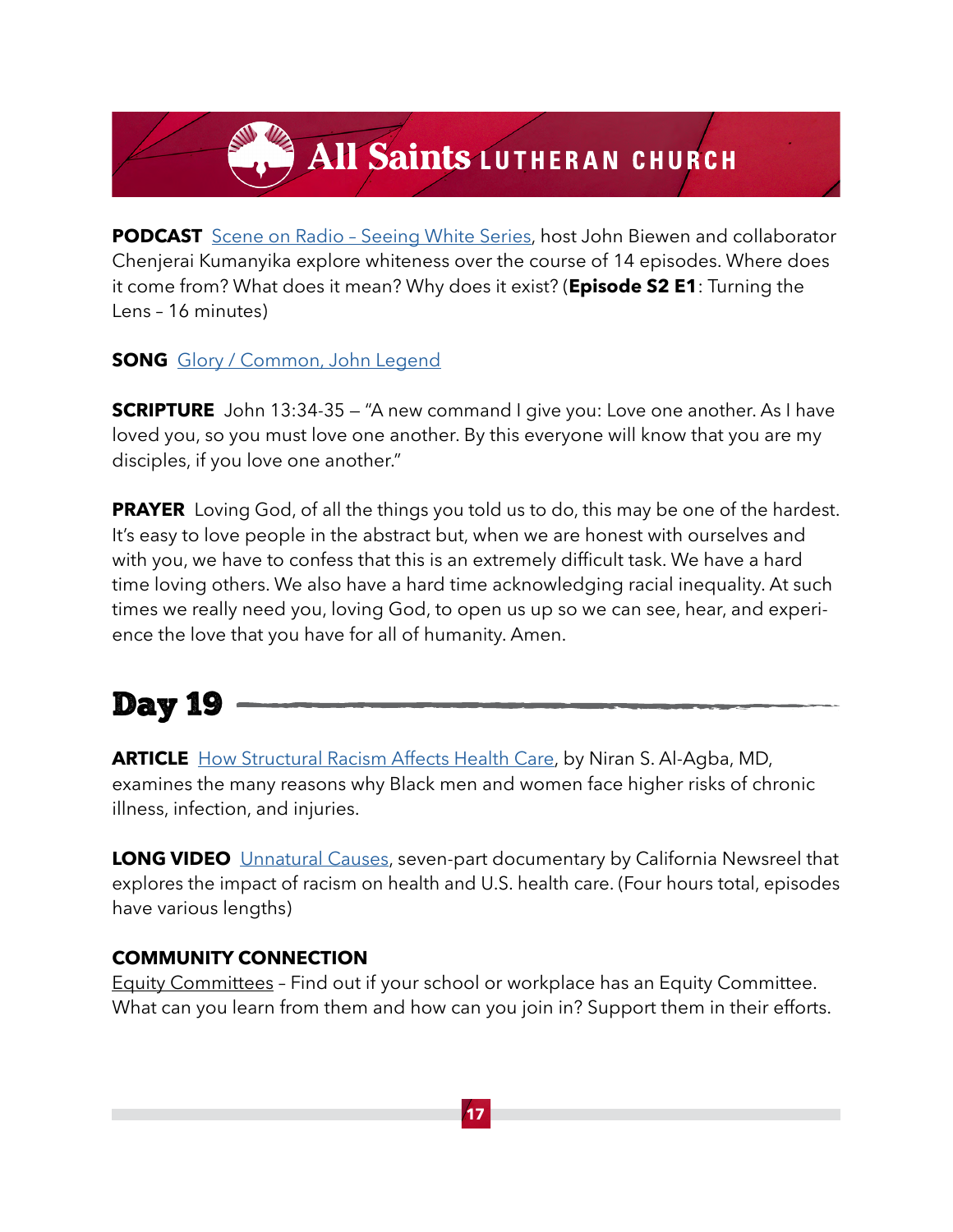**SCRIPTURE** Ephesians 2:10 – For we are God's handiwork, created in Christ Jesus to do good works, which God prepared in advance for us to do.

**PRAYER** Guiding Spirit, one of the hardest things facing many of us is figuring out why we are here. Throughout life's journey many of us waver between having a clear sense of purpose that guides what we do and feeling, as Shakespeare put it, "Life is full of sound and fury, signifying nothing." When we feel as though our lives are unguided and perhaps pointless, show us the good works that we have been created for. Show us the inherent value and worth that you, loving God, give to all people. Holy Spirit, quiet us down so we can feel you leading us to whatever may come next, for your plans for us are indeed good. Amen.

#### Day 20

**SHORT VIDEO** [Martin Luther King, Jr. Biography](https://www.youtube.com/watch?v=3ank52Zi_S0), the Biography Channel's quick look at the life, activism, and faith of Dr. Martin Luther King, Jr. (5 minutes)

**SHORT VIDEO** ["I Have a Dream,"](https://www.youtube.com/watch?v=_yOBncaiito) Martin Luther King, Jr.'s famous speech, in Washington D.C. on August 28, 1963, with subtitles. (17 minutes)

**LONG VIDEO** Selma (Ava DuVernay), the powerful true story of courage and hope that would change our nation forever. (Available to rent)

#### **SONGS** [A Change is Gonna Come / Sam Cooke](https://www.youtube.com/watch?v=wEBlaMOmKV4&list=PLk6n90VAXJUaS-lcEWsgprajm8-tIlCgt&index=43) [Blowin' in the Wind / Bob Dylan](https://www.youtube.com/watch?v=MMFj8uDubsE&list=PLk6n90VAXJUa4uPIAP6xs5zBaxWC6C16D&index=8)

**SCRIPTURE** Matthew 28:19-20 – Therefore go and make disciples of all nations, baptizing them in the name of the Father and of the Son and of the Holy Spirit, and teaching them to obey everything I have commanded you. And surely I am with you always, to the very end of the age.

**PRAYER** Sometimes we act as if you are sending us out into the world and asking us to confront the challenges of racism, poverty, and injustice all by ourselves. But here, in these words from Matthew's gospel, you promise to be with us "always." In those moments when our doubts and fears threaten to get the better of us, remind us that, when you promise to do something, you keep your promise. Amen.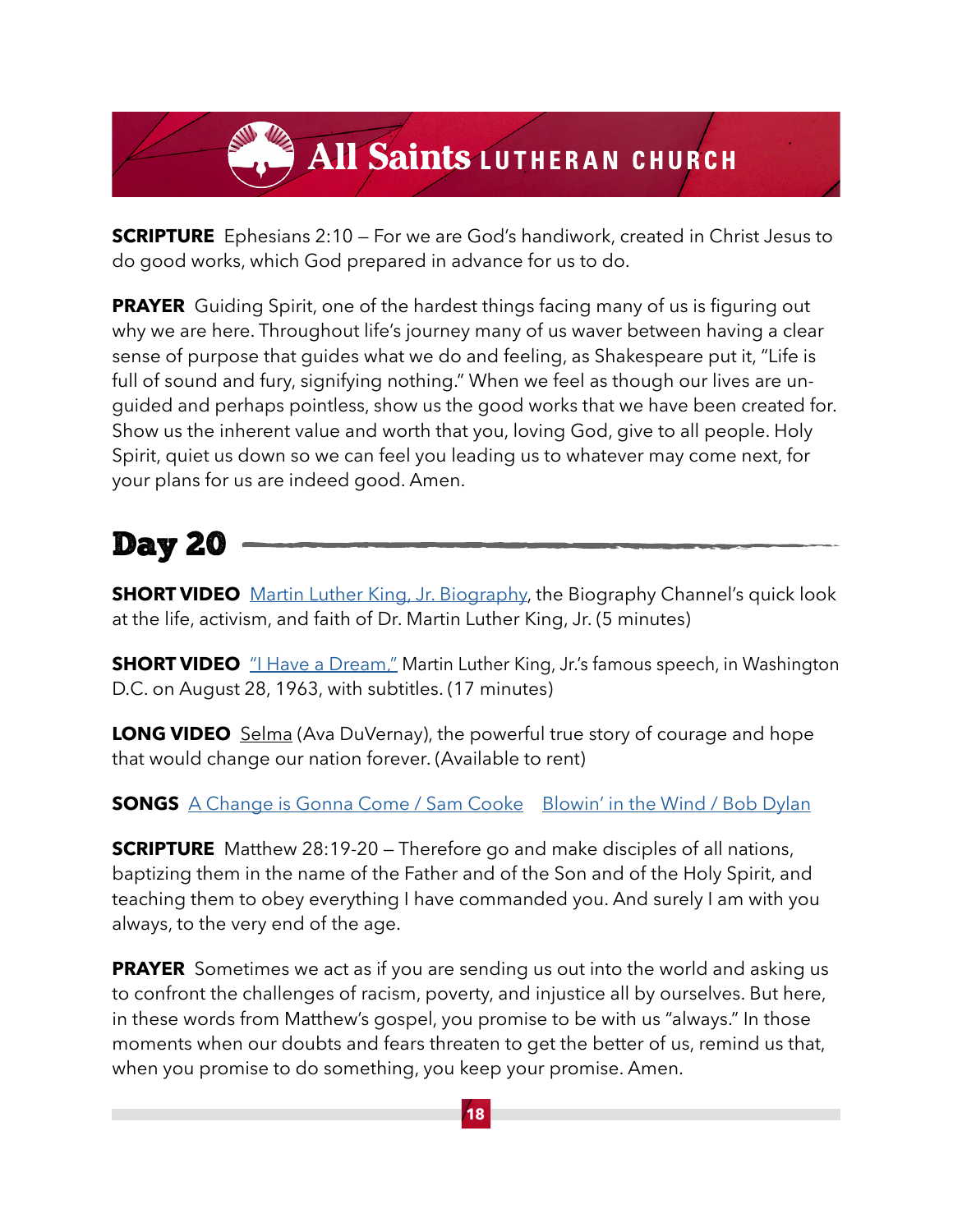#### Day 21

**LONG VIDEO** Just Mercy (Destin Daniel Cretton), an inspiring drama that brings one of the most important stories of our time to the big screen. (Available to rent)

**SONGS** [Light One Candle / Peter, Paul, and Mary](https://www.youtube.com/watch?v=Ez1uoXFbPjA&list=PLk6n90VAXJUa4uPIAP6xs5zBaxWC6C16D&index=46) [Heal the World / Michael Jackson](https://www.youtube.com/watch?v=BWf-eARnf6U)

#### **COMMUNITY CONNECTION**

Support Non-Profits doing Racial-justice Work – Find organizations such as The Privilege Institute, your local YWCA and other non-profits doing racial-justice work and support them through donating your time, money and other resources.

**SCRIPTURE** 2 Corinthians 12:9 – But he said to me, "My grace is sufficient for you, for my power is made perfect in weakness." Therefore I will boast all the more gladly about my weaknesses, so that Christ's power may rest on me.

**PRAYER** Good and gracious God, you know, better than we do, what we really need in order to do the good works you have prepared for us to do. Help us to use the gifts you have given us, trusting that your grace really is enough for us, and then go out into the world with confidence and hope. As Martin Luther put it, "Work as though it all depends on you; pray as though it all depends on God. Amen.

#### **All Saints LUTHERAN CHURCH**



Logo "circle" design provided by: https://www.vecteezy.com/free-vector/unity